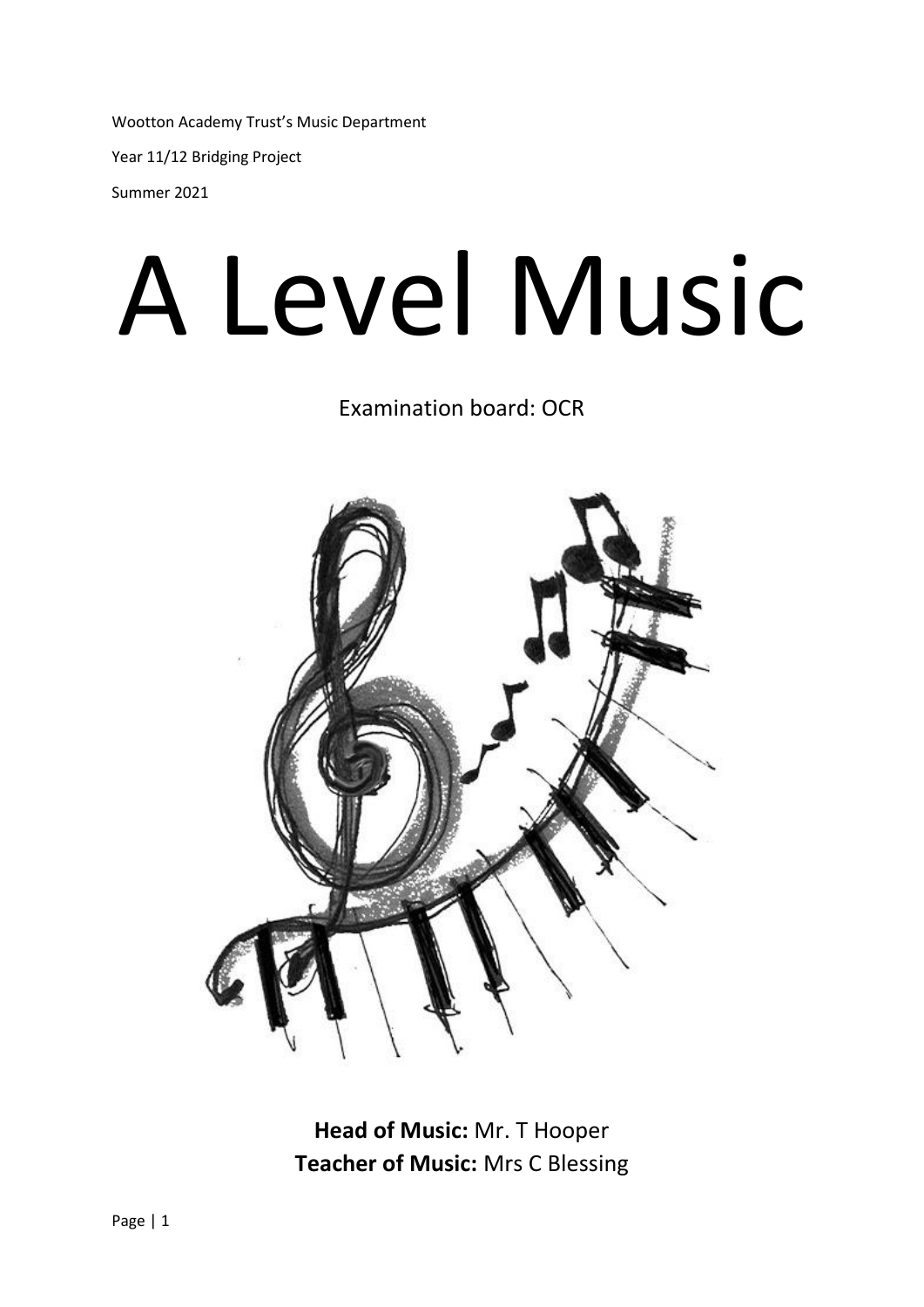## **Contents**

| <b>Course Overview</b>                                                   | 3       |
|--------------------------------------------------------------------------|---------|
| Areas of Study: Detail of four Areas of Study and the Focus for Learning | $4 - 8$ |
| <b>Bridging Project: Overview</b>                                        | 9       |
| Task 1: Composer Studies                                                 | 10      |
| <b>Task 2: Composition Task</b>                                          | 11      |
| <b>Twelve Tone Technique</b>                                             | 12      |
| Task 3: Contextual Research                                              | 13      |
| Task 4: Performance - impressionism                                      | 14      |
| Appendix: expressionism support                                          | 15      |
| <b>Contacts</b>                                                          | 16      |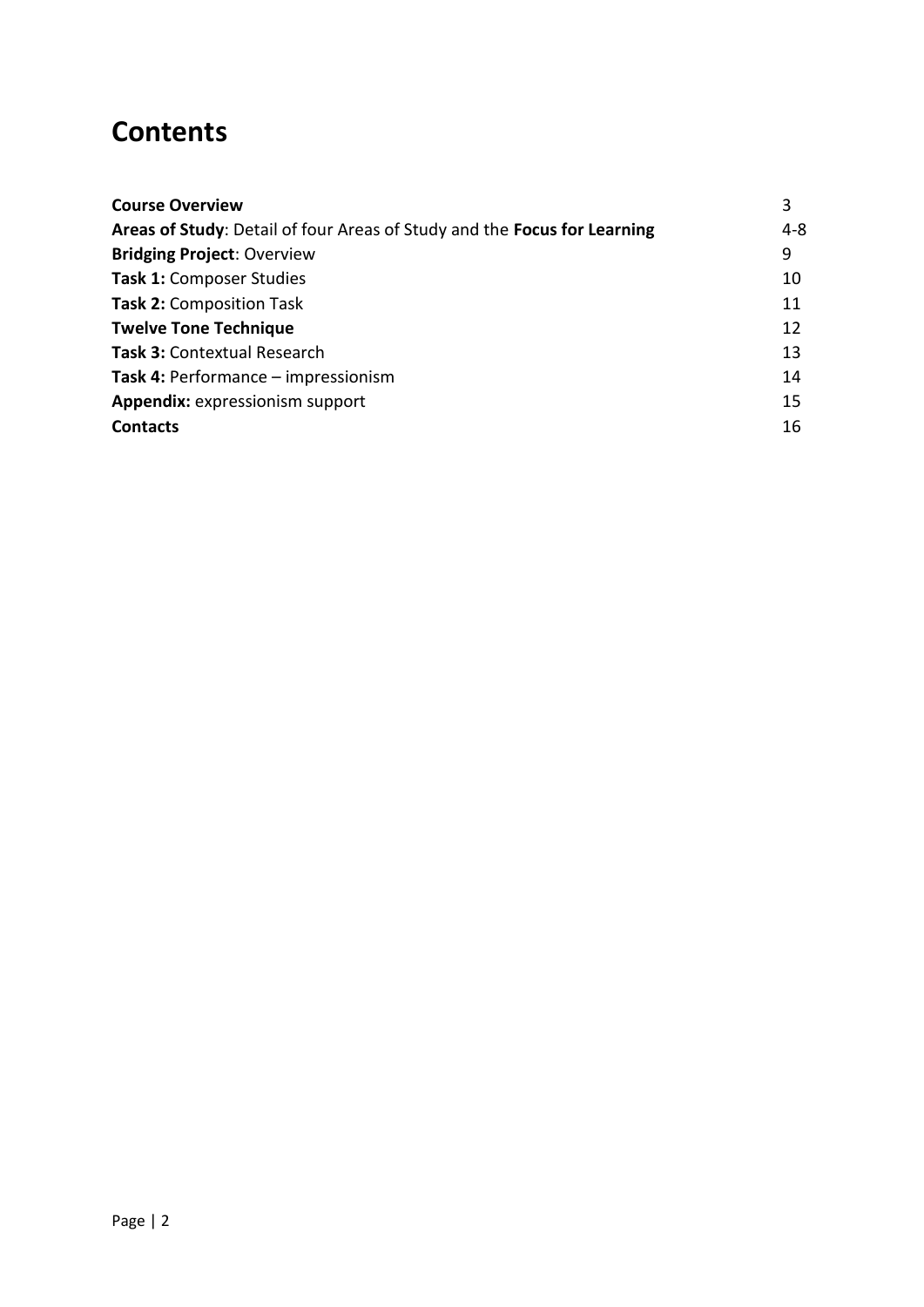| <b>Content Overview</b>                                                                                                                                   | <b>Assessment Overview</b>                                                                                                                                                       |                            |
|-----------------------------------------------------------------------------------------------------------------------------------------------------------|----------------------------------------------------------------------------------------------------------------------------------------------------------------------------------|----------------------------|
| Recital minimum of 6 minutes and two<br>contrasting pieces. Choice of:                                                                                    | Performing A (01)                                                                                                                                                                | 25%                        |
| Solo piece(s) on one or more<br>instruments or voice<br>Ensemble performance<br>(including accompanying)                                                  | Recital<br>75 marks                                                                                                                                                              | of total<br>A level        |
|                                                                                                                                                           | Non-exam assessment - externally<br>assessed via audio-visual recording                                                                                                          |                            |
| Recital minimum of 10 minutes and<br>three contrasting pieces. Choice of:<br>Solo piece(s) on one or more                                                 | Performing B (02)                                                                                                                                                                | 35%                        |
| instruments or voice                                                                                                                                      | Recital<br>105 marks                                                                                                                                                             | of total                   |
| Ensemble performance<br>(including accompanying)                                                                                                          |                                                                                                                                                                                  | A level                    |
| <b>Section 1: Free Choice</b><br><b>Section 2: Focused Study</b>                                                                                          | Non-exam assessment - externally<br>assessed via audio-visual recording                                                                                                          |                            |
| <b>Compositions</b> with combined duration<br>of at least 8 minutes<br>One to a brief set by OCR<br>$\bullet$<br>One to a brief written by the<br>learner | Composing A (03)<br>Compositions accompanied by a<br>score, lead sheet or written<br>description<br>105 Marks                                                                    | 35%<br>of total<br>A level |
| Three short technical exercises                                                                                                                           | Non-exam assessment - externally<br>assessed via audio recording                                                                                                                 |                            |
| <b>Compositions</b> with combined duration<br>of at least 4 minutes<br>One to a brief set by OCR<br>One to a brief written by the<br>learner              | Composing B (04)<br>Compositions accompanied by a<br>score, lead sheet or written<br>description<br>75 Marks<br>Non-exam assessment - externally<br>assessed via audio recording | 25%<br>of total<br>A level |
| <b>Listening and appraising</b><br>Analysing and evaluating music<br>$\bullet$                                                                            | Listening and appraising (05)                                                                                                                                                    | 40%                        |
| Familiar and unfamiliar pieces<br>Prescribed works<br>٠                                                                                                   | Written exam including aural<br>extracts                                                                                                                                         | of total                   |
| Questions based on aural<br>extracts                                                                                                                      | 120 marks                                                                                                                                                                        | A level                    |
|                                                                                                                                                           | 2 hour and 30 mins written exam                                                                                                                                                  |                            |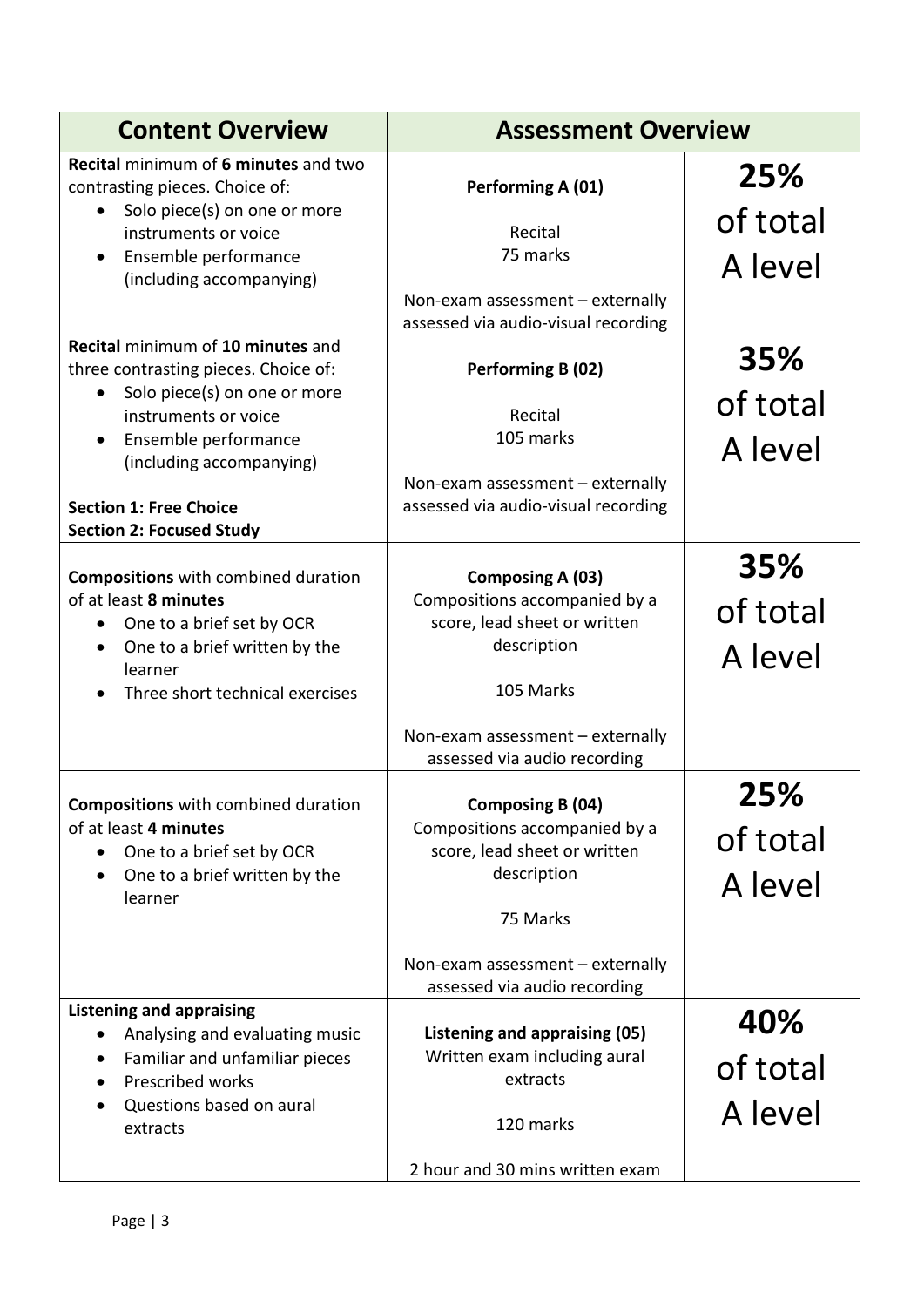# **Areas of Study**

A Level students are required to study **a total of four Areas of Study over the two year course**. All learners will study Areas of Study 1 and 2 as these are compulsory. Area of Study 4 and Area of Study 6 have been selected to make up the remaining two units.

The Areas of Study are designed to offer a context for learning, but also support the work students are completing in performance and composition. Below is an outline of the chosen Areas of Study for the A Level course at Kimberley College, Wootton Academy Trust:

**Area of Study 1:** Instrumental work of Haydn, Mozart and Beethoven **Area of Study 2:** Popular Song: Blues, Jazz, Swing and Big Band **Area of Study 4:** Religious Music of the Baroque Period **Area of Study 6:** Innovations in Music 1900 to the Present Day

| <b>Outline</b>            | Learners should study in depth the development of Classical<br>instrumental music as found in the instrumental works of Haydn,<br><b>Mozart and Beethoven:</b><br>• use attentive listening and contextual knowledge to analyse,<br>evaluate and make critical judgements about the repertoire<br>• use technical vocabulary to communicate a sophisticated<br>understanding of music and its context. This includes but is not<br>limited to:<br>• Chamber Music<br>• Symphony<br>• Concerto<br>• Sonata. |
|---------------------------|------------------------------------------------------------------------------------------------------------------------------------------------------------------------------------------------------------------------------------------------------------------------------------------------------------------------------------------------------------------------------------------------------------------------------------------------------------------------------------------------------------|
|                           | A prescribed work from this Area of Study will be part of the focus<br>for study although learners should understand about the context<br>and development of the music around the prescribed work.                                                                                                                                                                                                                                                                                                         |
| <b>Focus for learning</b> | Learners should analyse, explain and compare developments in<br>instrumental style, including:<br>• the characteristics and principles of instrumental music in the<br>Classical period<br>• the forms and style of the Classical period as found in the music<br>of Haydn, Mozart and Beethoven.                                                                                                                                                                                                          |
|                           |                                                                                                                                                                                                                                                                                                                                                                                                                                                                                                            |

#### **Area of Study 1:** Instrumental work of Haydn, Mozart and Beethoven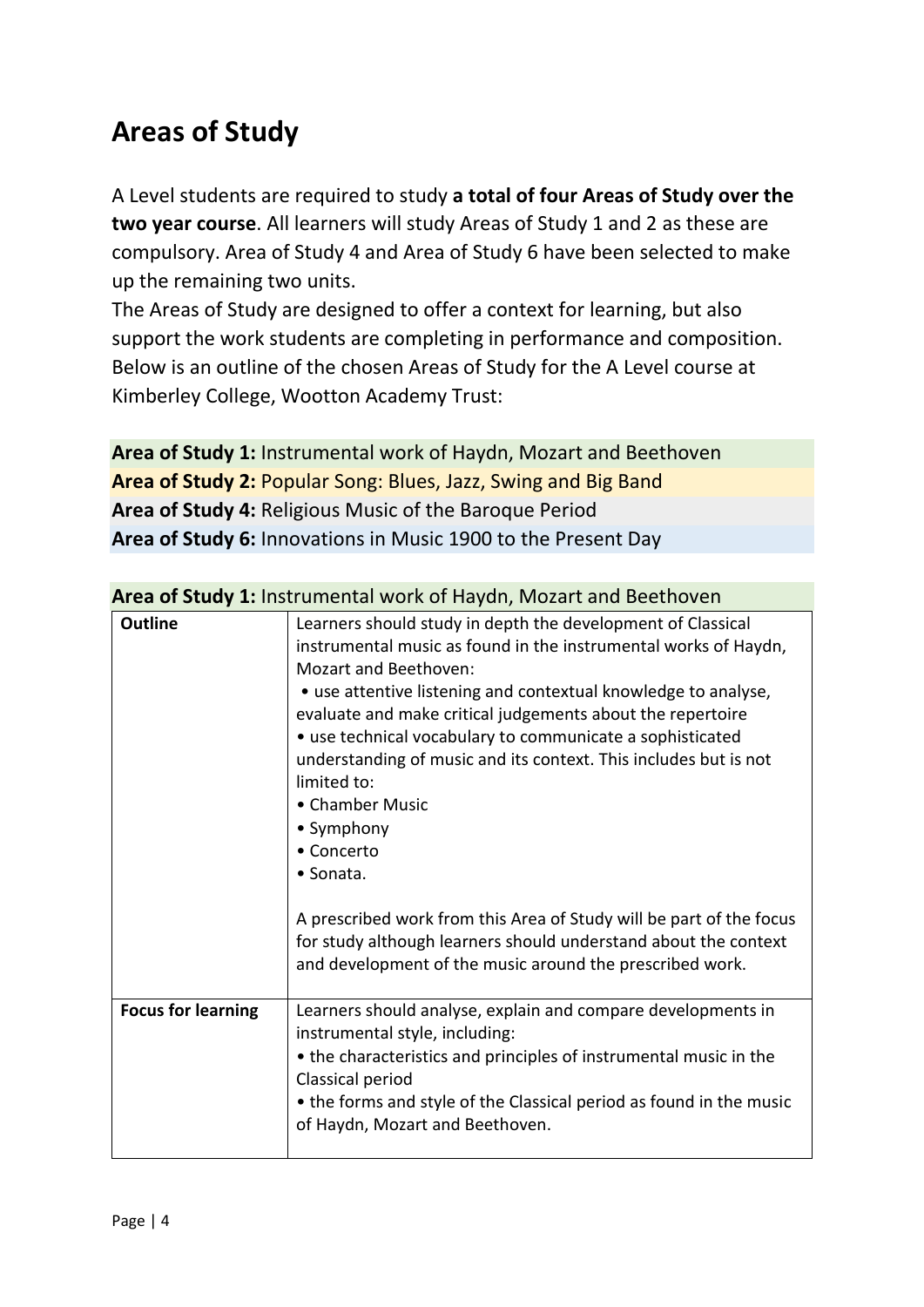| Learners should study and understand how classical composers      |
|-------------------------------------------------------------------|
| use musical elements, including:                                  |
| • the orchestra and instruments of the Classical period           |
| • the use of instrumental techniques including articulation       |
| • instrumentation and texture                                     |
| • techniques of melodic construction                              |
| • the use of harmonic language including inversions, cadences and |
| harmonic progressions                                             |
| • phrasing and structure                                          |
| • musical vocabulary and terminology related to instrumental      |
| music e.g Harmonic change and melodic and harmonic devices        |
| • dynamics and expressive devices.                                |
|                                                                   |
| Learners should study and understand the conditions and context   |
| in which Classical instrumental music was created and performed,  |
| including:                                                        |
| • the historical and social context of the music of the Classical |
| period                                                            |
| • the effect of purpose and intention on how music is created and |
| developed                                                         |
| • the reading and writing of associated staff notation            |
| • working conditions for musicians.                               |

| <b>Area of Study 2: Popular Song: Blues, Jazz, Swing and Big Band</b> |                                                                                                                                                                                                                                      |  |
|-----------------------------------------------------------------------|--------------------------------------------------------------------------------------------------------------------------------------------------------------------------------------------------------------------------------------|--|
| <b>Outline</b>                                                        | Learners should study in depth the development of song and the<br>singers in early popular and recorded genres:                                                                                                                      |  |
|                                                                       | • use attentive listening and contextual knowledge to analyse,<br>evaluate and make critical judgements about the repertoire<br>• use technical vocabulary to communicate a sophisticated<br>understanding of music and its context. |  |
|                                                                       | This includes but is not limited to:                                                                                                                                                                                                 |  |
|                                                                       | • Vocal Jazz and Blues<br>• popular solo song<br>• recordings by vocal artists of repertoire<br>• interpretation of 'standards'.                                                                                                     |  |
|                                                                       | A prescribed work from this Area of Study will be part of the focus<br>for study although learners should understand about the context<br>and development of the music around the prescribed work.                                   |  |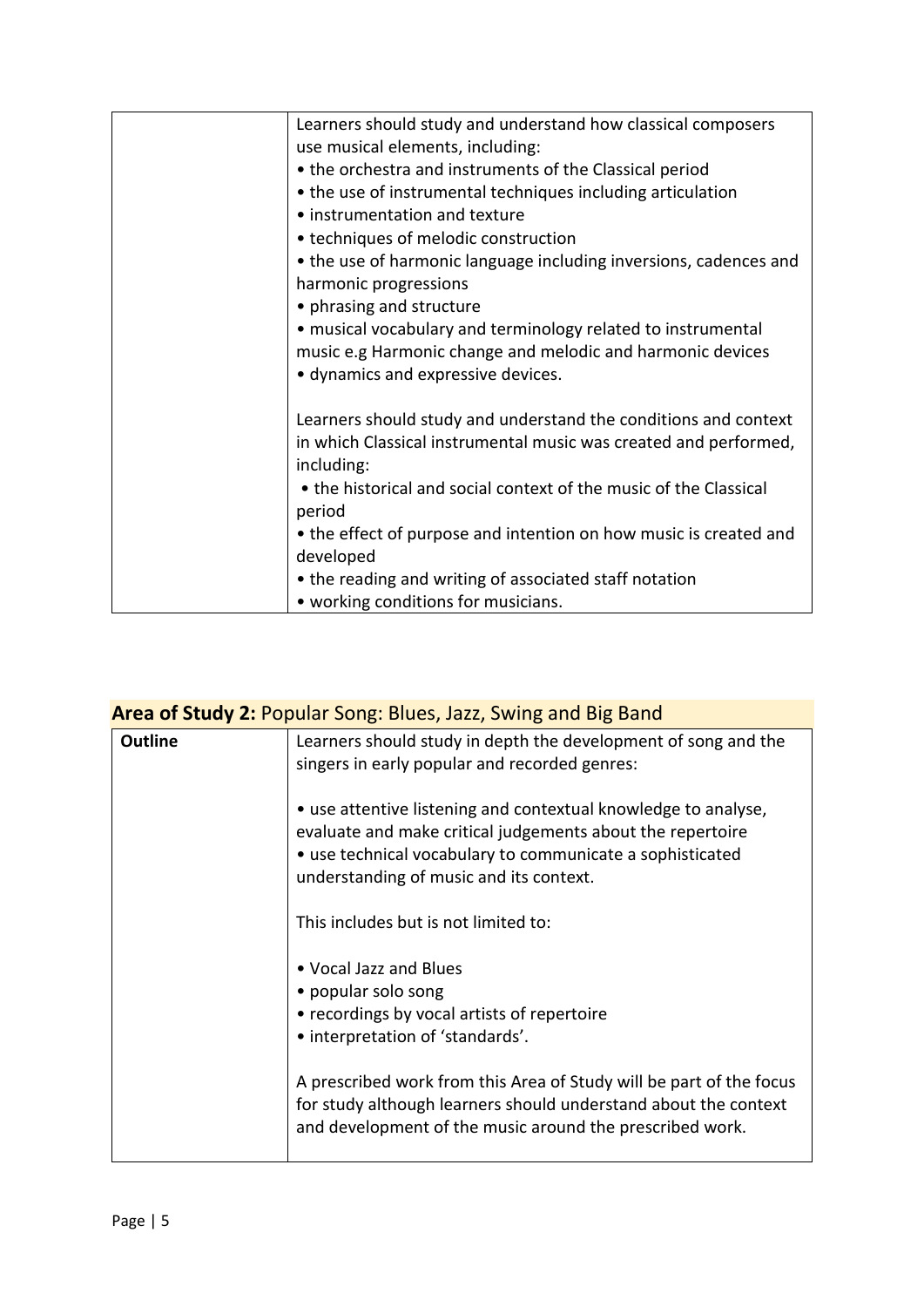| · performing techniques e.g. improvisation.                                                                                  |
|------------------------------------------------------------------------------------------------------------------------------|
| Learners should study and understand how artists use musical                                                                 |
| • delivery and expression of lyrics                                                                                          |
| • application and treatment of the melody and lyrics                                                                         |
| • vocal techniques e.g. belt, use of register, articulation, vibrato<br>· dynamics and expressive techniques and devices     |
| • relationship of voice and accompaniment                                                                                    |
| • organisation of pitch, melodically and harmonically                                                                        |
| • musical vocabulary and terminology related to the Area of Study.                                                           |
| Learners should study and understand the conditions and context<br>in which jazz music was created and performed, including: |
| • the effect of audience, time and place on how the songs are                                                                |
| created, developed, performed and recorded including                                                                         |
| developments in recording and technology                                                                                     |
| • the historical and social context of the songs in this Area of Study<br>• working conditions for musicians.                |
| • use of accompaniment                                                                                                       |

| <b>Outline</b> | Learners should study how vocal music was used to express<br>religious belief in the Baroque period:                                                                                                                                                   |
|----------------|--------------------------------------------------------------------------------------------------------------------------------------------------------------------------------------------------------------------------------------------------------|
|                | • study examples in depth of sacred vocal music from the period<br>of study, using live performances, recordings and scores as<br>appropriate                                                                                                          |
|                | • use attentive listening and contextual knowledge to analyse,<br>evaluate and make critical judgements about the repertoire<br>• use technical vocabulary to communicate a sophisticated<br>understanding of Baroque religious music and its context. |
|                | A prescribed work from this Area of Study will be part of the focus<br>for study although learners should understand about the context<br>and development of the music around the prescribed work.                                                     |
|                |                                                                                                                                                                                                                                                        |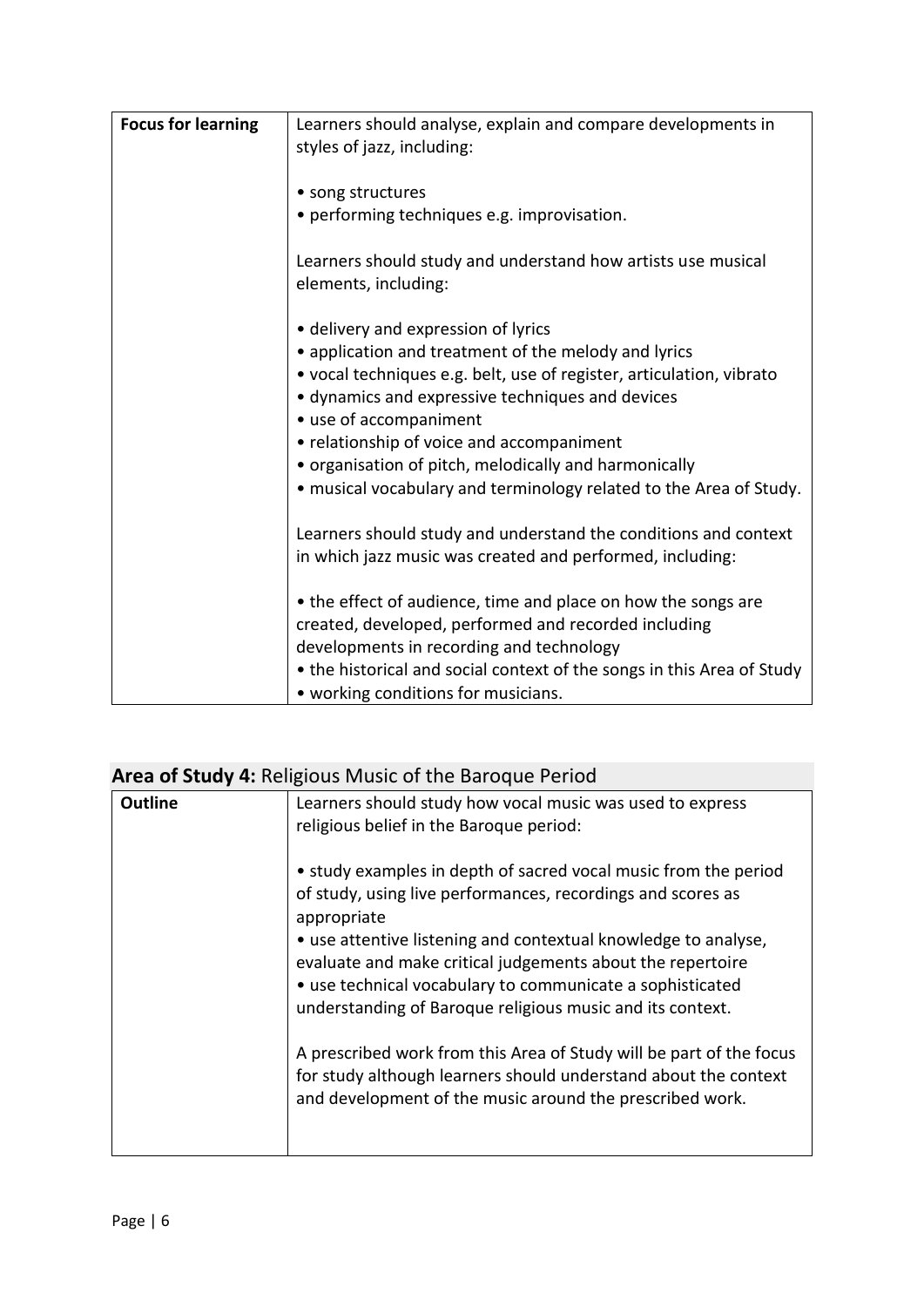| <b>Focus for learning</b> | Learners should analyse, explain and compare developments in<br>religious music style, including:                                                  |
|---------------------------|----------------------------------------------------------------------------------------------------------------------------------------------------|
|                           |                                                                                                                                                    |
|                           | • Catholic tradition in Italy, e.g. Venetian concertato, a cappella                                                                                |
|                           | successors to Palestrina, Latin oratorio, operatic influence on<br>vernacular oratorio                                                             |
|                           | • Lutheran and Catholic Germany, e.g. Chorale, Venetian                                                                                            |
|                           | influence, passion music, chorale, church cantata, recitative, aria,<br>chorus                                                                     |
|                           | • Anglican developments, motet, English oratorio                                                                                                   |
|                           | . French grand motet, solo petit motet, cantata, choral style.                                                                                     |
|                           | Learners should study and understand how composers use musical<br>elements, including:                                                             |
|                           | • harmony and tonality                                                                                                                             |
|                           | • structures, e.g. recitative, aria, chorus                                                                                                        |
|                           | • textures e.g. chordal, fugal, imitative, solo and choral writing,<br>instrumental                                                                |
|                           | • word setting and interpretation of text                                                                                                          |
|                           | · resources, accompaniment e.g. obbligato                                                                                                          |
|                           | • rhythm and metre, e.g from dance patterns.                                                                                                       |
|                           | Learners should study and understand the conditions and context<br>in which religious music of the period was created and performed,<br>including: |
|                           | • worship, liturgy, opportunities and restrictions, e.g. Lent, Holy                                                                                |
|                           | Week, use of instruments in church, use of Latin or vernacular                                                                                     |
|                           | · dissemination of music, e.g. publishing                                                                                                          |
|                           | • working conditions for church musicians, education and training,                                                                                 |
|                           | e.g. St Mark's Venice, Chapel Royal, St Thomas's Leipzig.                                                                                          |

## **Area of Study 6:** Innovations in Music 1900 to the Present Day

| <b>Outline</b> | Learners should study the continuation, development and<br>innovations in music of the Western tradition from 1900 to the<br>present day:                                                                                                                                                                                                                                                                   |
|----------------|-------------------------------------------------------------------------------------------------------------------------------------------------------------------------------------------------------------------------------------------------------------------------------------------------------------------------------------------------------------------------------------------------------------|
|                | • study examples in depth of music from the period of study, using<br>live performances, recordings and scores as appropriate<br>• use attentive listening and contextual knowledge to analyse,<br>evaluate and make critical judgements about the repertoire<br>• use technical vocabulary to communicate a sophisticated<br>understanding of twentieth century and contemporary music and<br>its context. |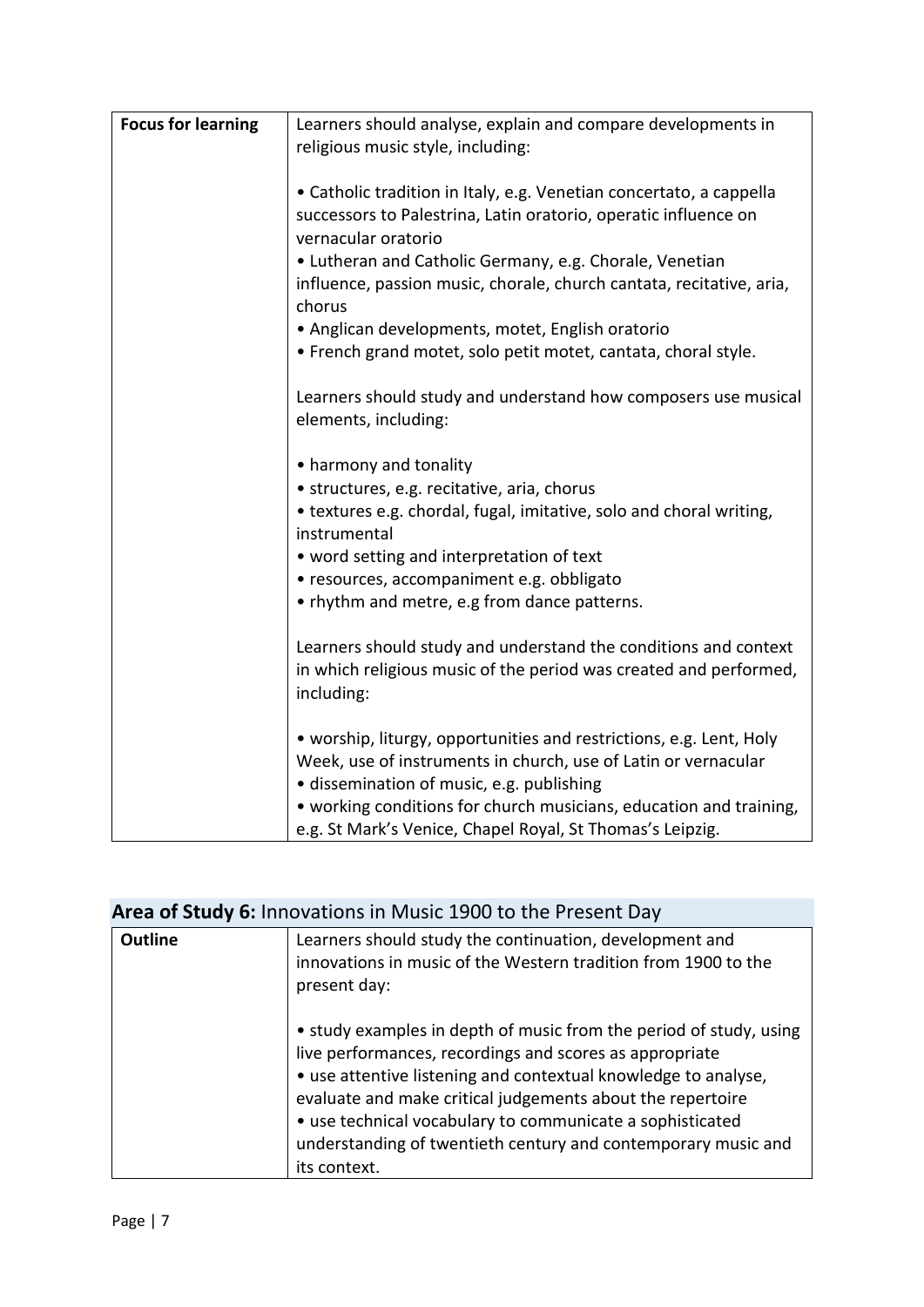| <b>Focus for learning</b> | Learners should analyse, explain and compare developments in                |  |
|---------------------------|-----------------------------------------------------------------------------|--|
|                           | Twentieth and Twentyfirst Century styles, including:                        |  |
|                           |                                                                             |  |
|                           | · late Romantic style, e.g. large scale symphonic works                     |  |
|                           | · impressionism                                                             |  |
|                           | • expressionism, atonality and serialism                                    |  |
|                           | • neo-classical developments, e.g. reinterpretation of traditional<br>forms |  |
|                           | • national styles, e.g. based on folk traditions                            |  |
|                           | · post-1945 avant-garde, experimental approaches, electronic                |  |
|                           | music, post-modern response e.g. to Eastern or African influence            |  |
|                           | · minimalism                                                                |  |
|                           | • contemporary approaches to composition.                                   |  |
|                           |                                                                             |  |
|                           | Learners should study and understand innovations in the use of              |  |
|                           | musical elements, including:                                                |  |
|                           | • irregular rhythm, metre, polyrhythm, polymetre, organisation of           |  |
|                           | time                                                                        |  |
|                           | • pitch, dissonance, harmony, tonality, modality, atonality                 |  |
|                           | • exploration of sonority, timbre, textures, instrumental and vocal         |  |
|                           | techniques and resources, percussion, technology                            |  |
|                           | · dynamics, contrast, extreme range                                         |  |
|                           | • structure, form, notation, improvisation, aleatoric.                      |  |
|                           | Learners should study and understand the conditions and context             |  |
|                           | in which music of this period was created and performed,                    |  |
|                           | including:                                                                  |  |
|                           | • audience reaction to innovation                                           |  |
|                           | • technology and mass media                                                 |  |
|                           | • the response of composers to political and social events, e.g.            |  |
|                           | revolution, war, persecution, censorship                                    |  |
|                           | • ideas about the function and relevance of music, e.g.                     |  |
|                           | Gebrauchsmusik, crossover with popular styles, music for films,             |  |
|                           | propaganda                                                                  |  |
|                           | • working conditions for musicians                                          |  |
|                           | • challenges and issues for performers and composers working                |  |
|                           | today.                                                                      |  |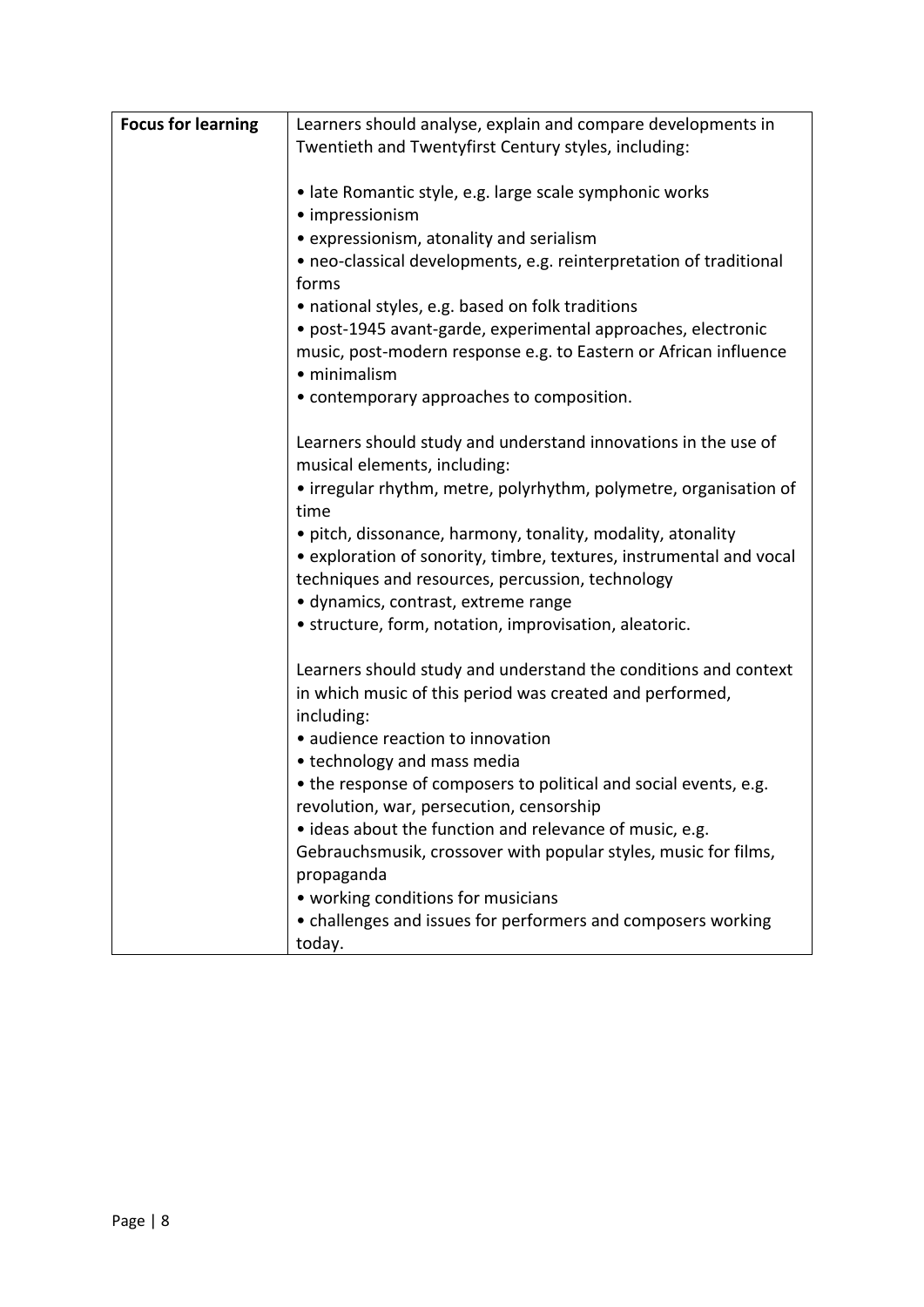## **Bridging Project: Summer 2021**

This Bridging Project will enable us to make a firm start on **Area of Study 6:** *Innovations in Music 1900 to the Present Day*.

The project has been broken down into manageable chunks, allowing you to develop the work ethic required at Key Stage 5, without feeling completely overwhelmed!

You will be spending your time over the coming weeks developing your contextual understanding of the styles of *expressionism, atonality and serialism* from the twentieth century.

This booklet has been designed to allow you to explore these styles through a variety of written, performance and composition tasks. It is hoped that you will bring your completed Bridging Project with you to your first A Level Music lesson in the new academic year.

For the avoidance of doubt, the mnemonic '**MAD T SHIRT'** will be used in this document as a method of communicating the musical elements that you will be required to write about. Those students who have studied GCSE Music may well be familiar with this already. Other examples of this idea include: DR T SMITH, MR TIGHTS.

Our mnemonic uses the elements in the following order: **Melody Articulation Dynamics**

**Tempo**

**Structure Harmony & Tonality Instrumentation Rhythm & Metre Texture**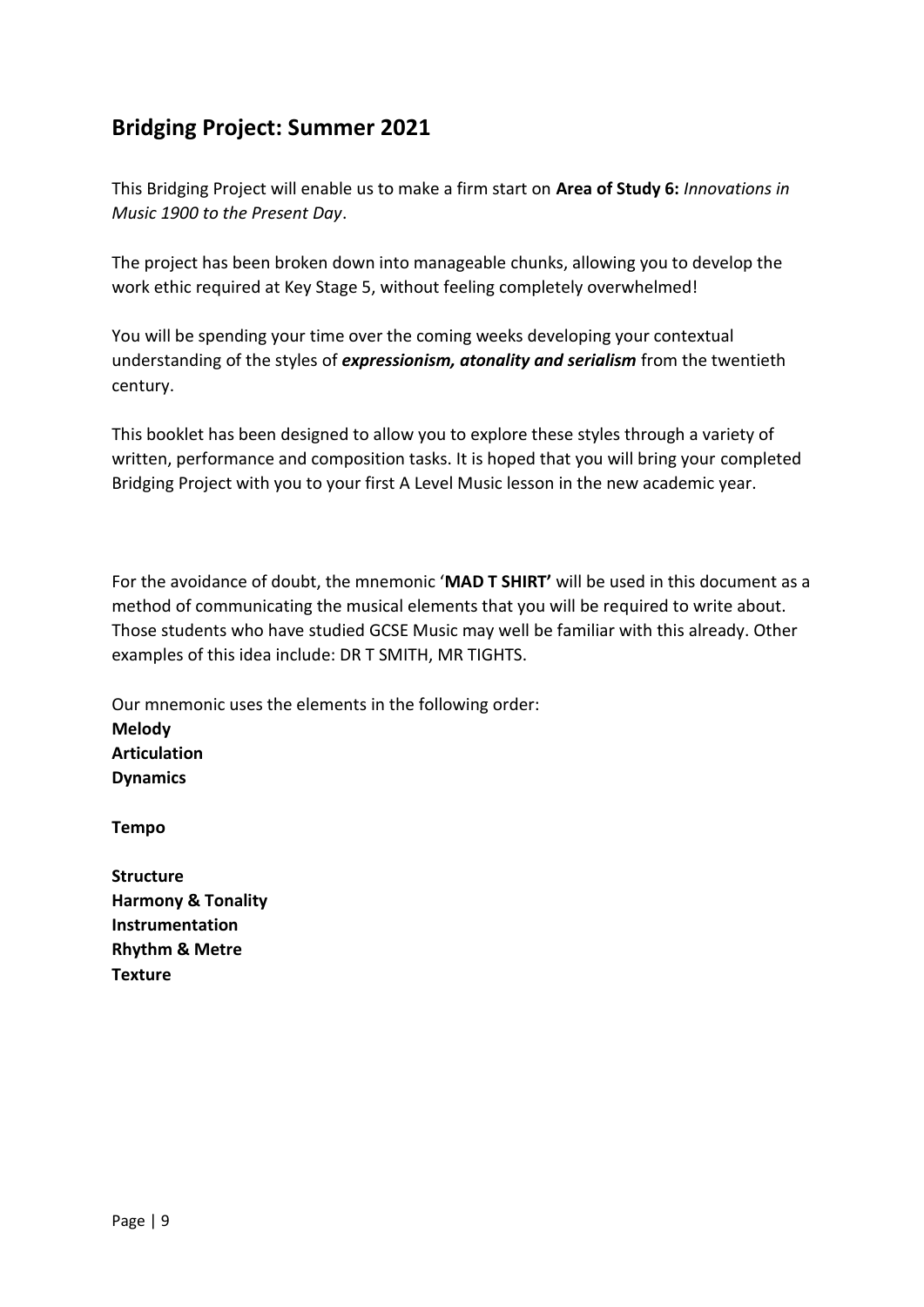#### **Task 1: Composer Studies**

For each style, within each Area of Study, you will be required to build up a bank of composers with whom you are familiar and able to refer to accurately during your listening and appraising paper. This task will ease you into considering some of the factual details about the key composers from *AoS6: expressionism, atonality and serialism*. Furthermore, it will provide you the opportunity to listen to some of their work and begin to investigate the compositional 'style' for which they are known.

Please choose one composer from each column and then answer the following questions on each of them:

| Column 1:                | Column 2:          | Column 3:             |
|--------------------------|--------------------|-----------------------|
| Expressionism            | <b>Atonal</b>      | <b>Serialism</b>      |
| Select one:              | Select one:        | Select one:           |
| <b>Arnold Schoenberg</b> | <b>Bela Bartok</b> | Pierre Boulez         |
| Anton Webern             | Paul Hindemith     | Karlheinz Stockhausen |
| Alban Berg               |                    |                       |

Composer Profile:

| Name              |  |  |  |  |  |
|-------------------|--|--|--|--|--|
| Image of composer |  |  |  |  |  |
| Dates             |  |  |  |  |  |
| Nationality       |  |  |  |  |  |
| Musical era       |  |  |  |  |  |
| Key               |  |  |  |  |  |
| compositions      |  |  |  |  |  |
| Context/personal  |  |  |  |  |  |
| information       |  |  |  |  |  |
| Select one        |  |  |  |  |  |
| composition,      |  |  |  |  |  |
| listen to it and  |  |  |  |  |  |
| use MAD T SHIRT   |  |  |  |  |  |
| to analyse it.    |  |  |  |  |  |
| Summary of        |  |  |  |  |  |
| compositional     |  |  |  |  |  |
| style             |  |  |  |  |  |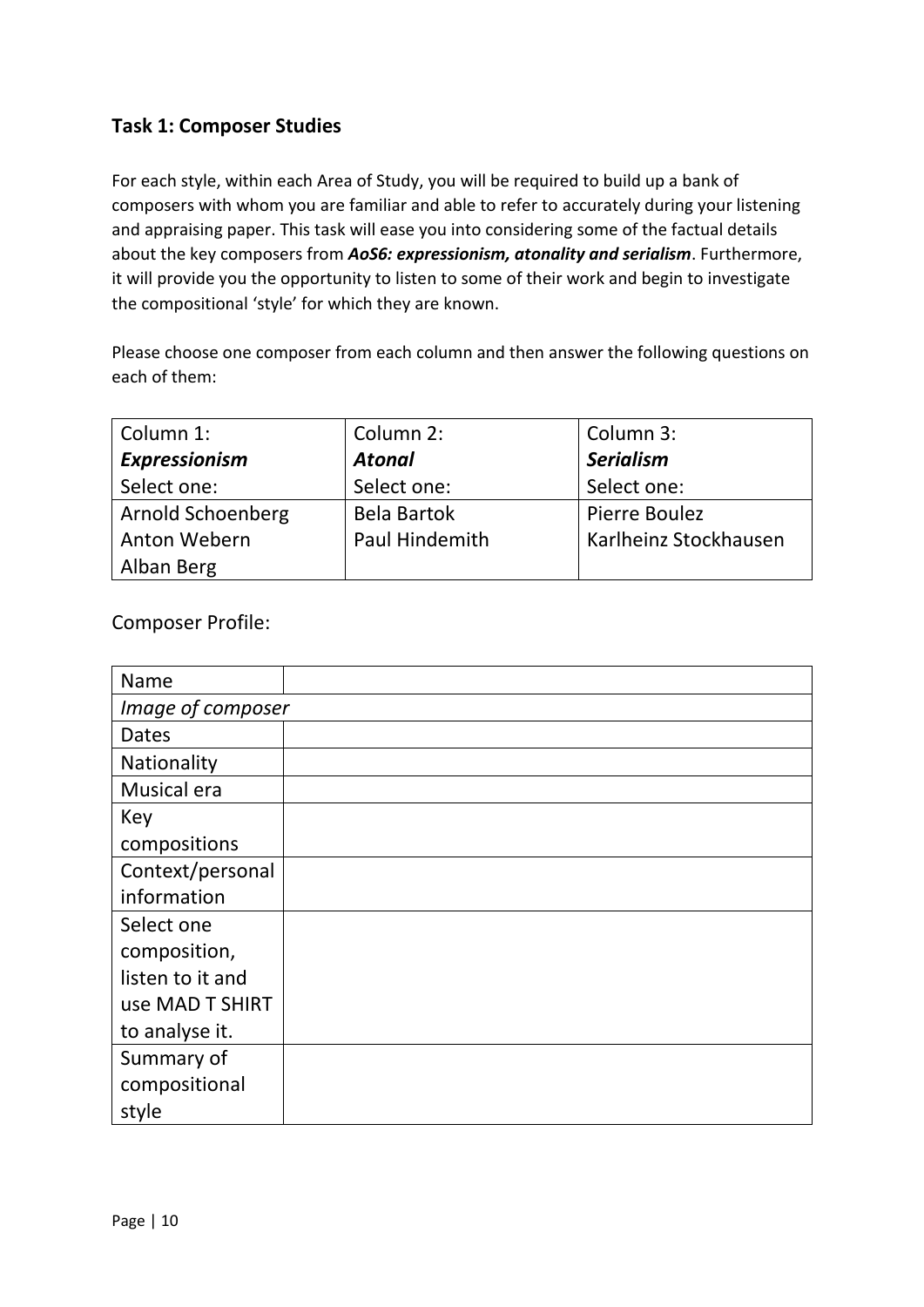#### **Task 2: Composition Task**

Serialism is a broad term that describes a method of ordering particular qualities of an artistic medium, in our case, music. The most notable ordering is that of the 12 tones – this is commonly referred to as the Twelve Tone Technique.

The basis of this technique lies in something called the 'tone row'. This is essentially the 12 tones of the chromatic scale written out in a particular order from which the entire composition then evolves.

An example of a tone row would be this:



Written out in simple, it would be: **Table 1.1**

|  | $1 \ 1 \ 2 \ 3 \ 4 \ 5 \ 6 \ 7 \ 8 \ 9 \ 10 \ 11 \ 12$ |  |  |  |  |  |
|--|--------------------------------------------------------|--|--|--|--|--|
|  | F   C#   Bb   E   D   D#   F#   G   B   Ab   C   A     |  |  |  |  |  |

You will notice that the given example uses some simple dynamic & articulation additions to make it appear more 'musical', however, it is essentially a chromatic scale written in a jumbled-up order.

Your compositional ask will be to create your own 12-tone piece. The piece can be written on a notation software - Noteflight.com is currently free to download – Sibelius, Musescore are other products you might wish to look at.

Follow this simple step-by-step guide that will support you to write something for your instrument. If you are a drummer, then please write something for tuned percussion. Singers do not need to add lyrics.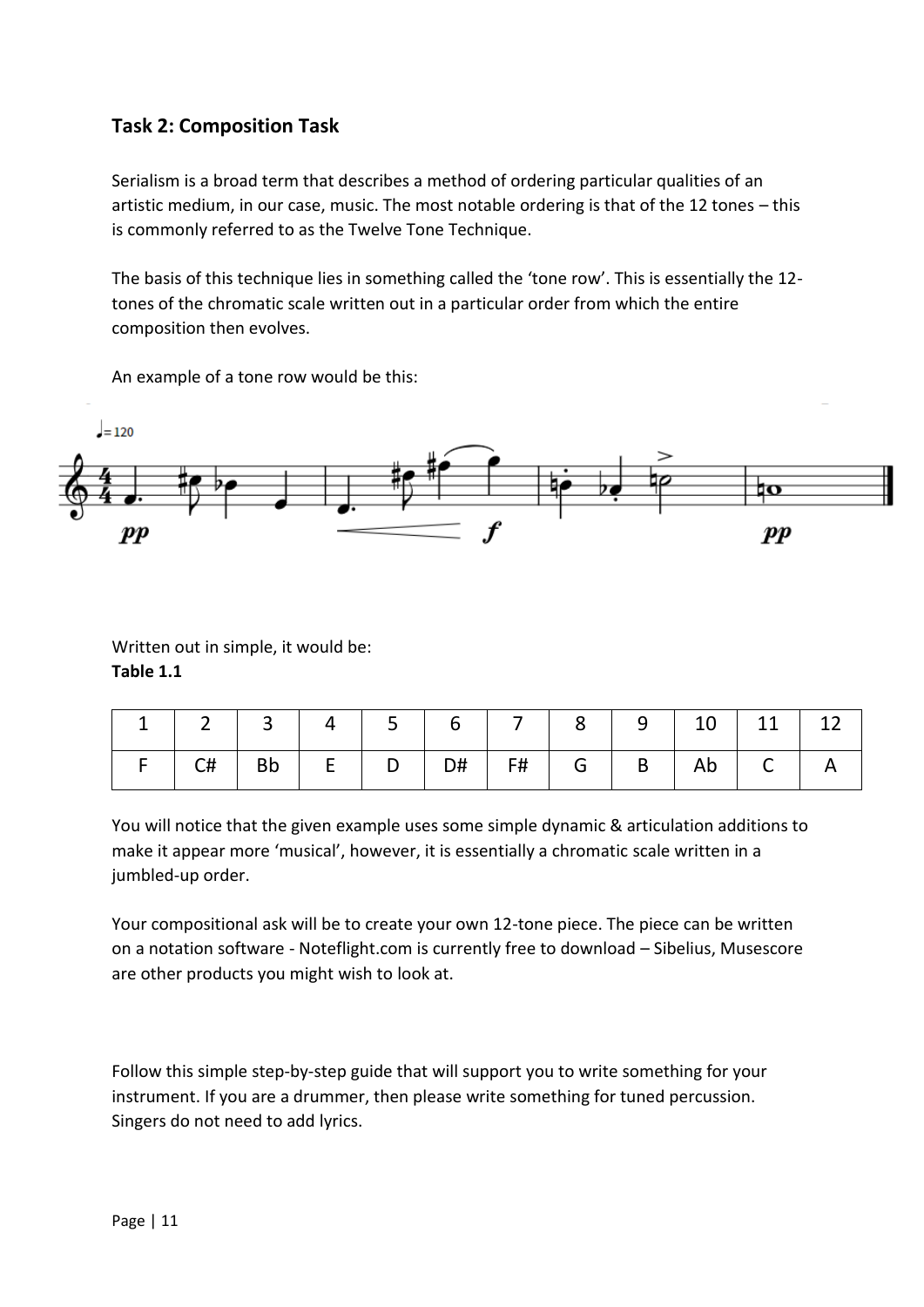#### **Twelve Tone Technique:** *A Guide for Composition*

- 1) Write out the 12 tones of a chromatic scale in order
- 2) Using a table, much like Table 1.1, reorder the 12 tones to create your unique 12 tone row.
- 3) Write these out for your instrument, being aware of the constraints your instrument might have (range/ease of jumping between one octave to another).
- 4) Add some rhythmic changes to make your tone row more interesting.
- 5) Immediately after your tone row (or Prime Order), you should use the technique of **retrograding**. This simple means you will need to reverse the order of your tone row.
- 6) Now you have retrograded the tones, you will be able to add some rhythmic changes, don't be afraid of including rests and even changing the time signature for a bar or two!
- 7) Your third version will be inversion. Essentially, you are now going to count the intervals between each note in order to invert the original tone row. Eg if the interval is 5 semitones higher in the original, you will be going 5 semitones lower in this version…





*Description of above*: Both begin on the same tone (F natural). The Tone Row then ascends 9 semitones to a C#, therefore the Inversion version descends 9 semitones to an A.

For the purpose of this exercise, please keep the music **monophonic** (only one line – do not add any accompaniment).

8) You will now have three separate ideas: Tone Row, Retrograde Row, and Inversion Row. Write these out in your chosen notation software (or on manuscript/tab paper!). Add dynamics, articulation (as appropriate to your instrument) and any other performance directions you see fit.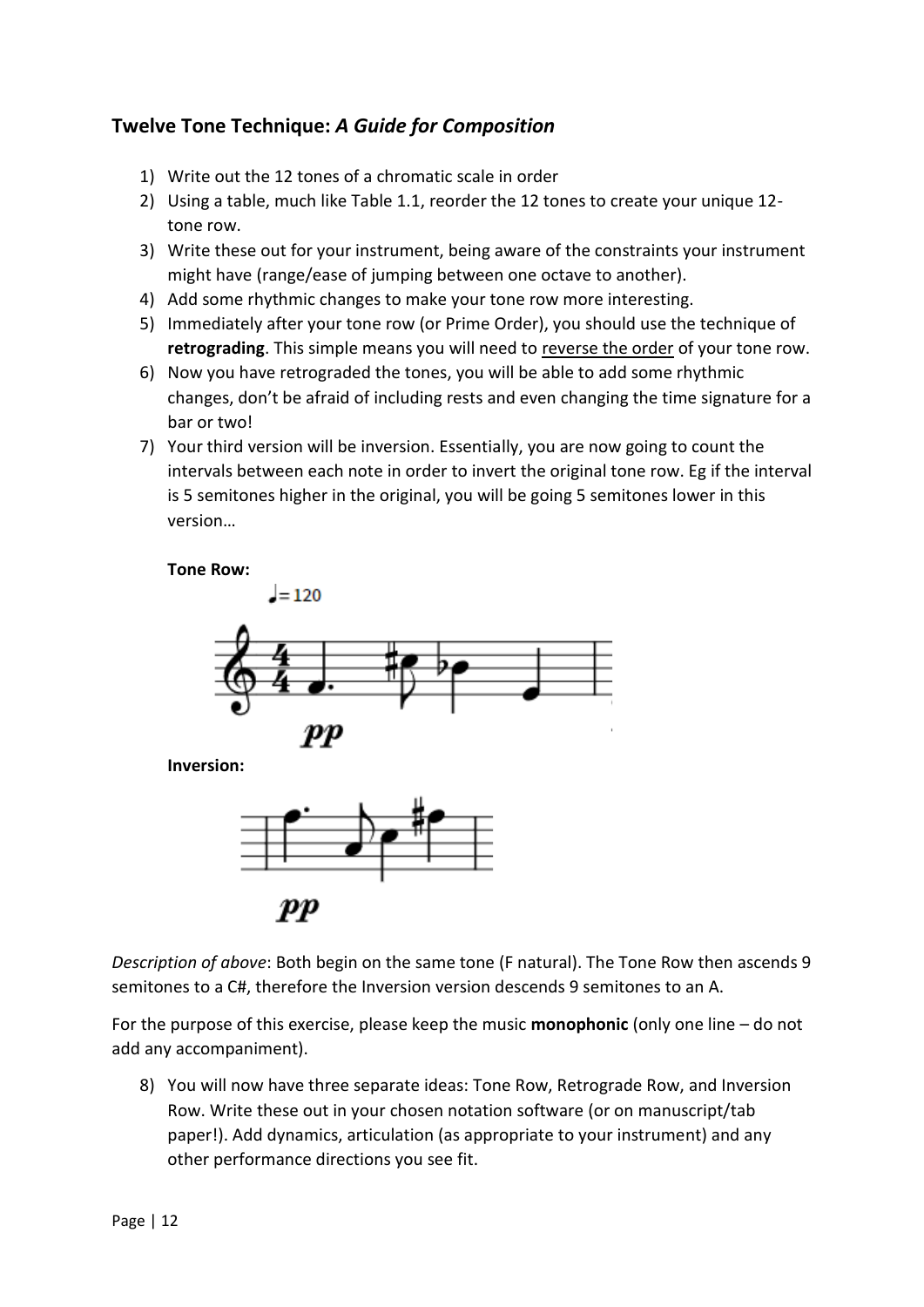9) Head over to the internet and search 'Twelve Tone Row' in images and copy some images to store alongside your own composition as added research.

#### **Task 3: Contextual Research**

Using the three headings below, conduct some research and summarise your findings into one/two paragraphs for each heading:

- **A. The Second Viennese School – composers, their style and influence.**
- **B. 'Serial Music and Serialism Explained' – Music Theory (YouTube channel)**
- **C. The History and Context of Arnold Schoenberg's 'Pierrot Lunaire': including the use of poetry and Sprechstimme.**

You are encouraged to support your writing with references to pieces you will listen to whilst carrying out your research.

**Notes…**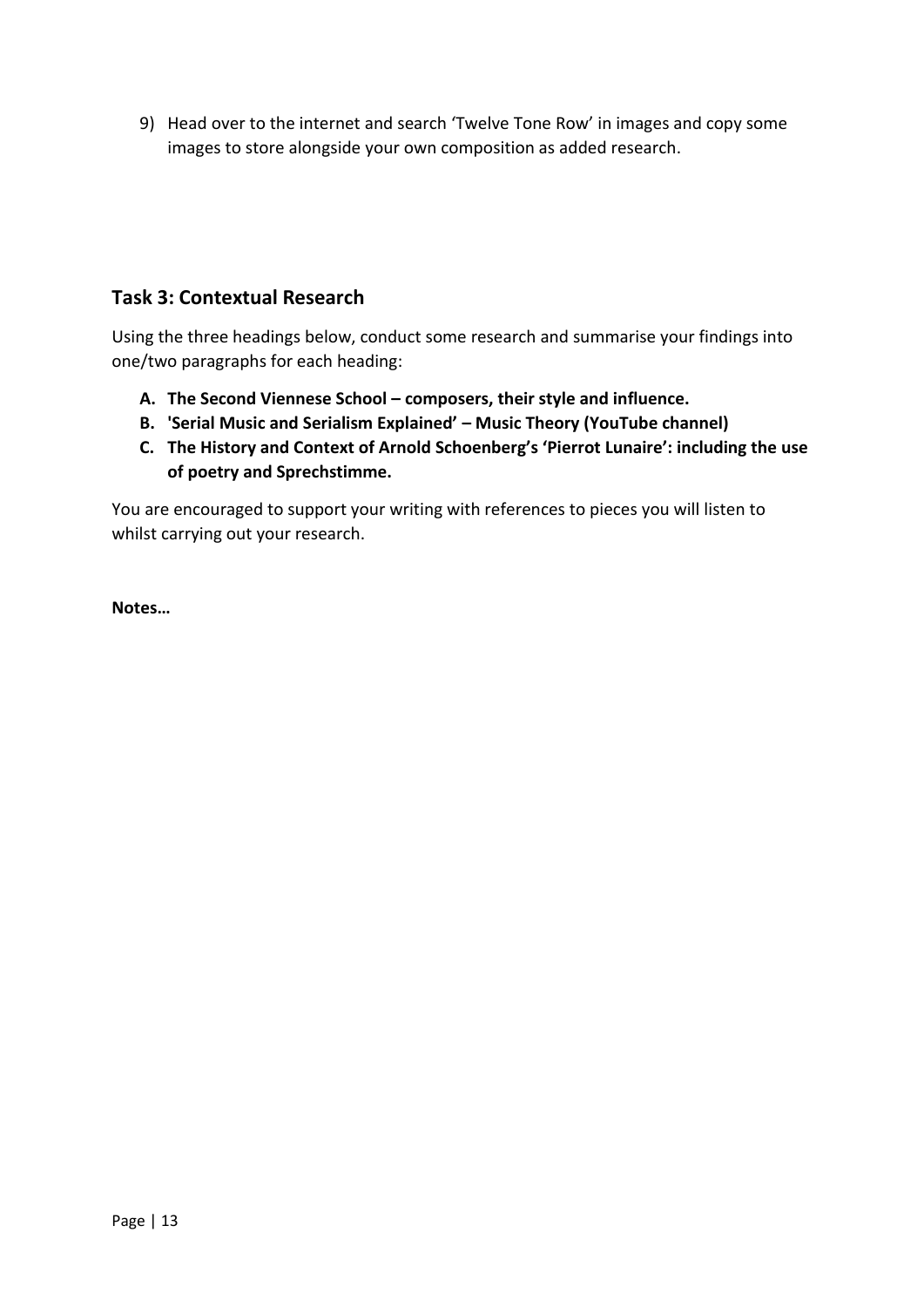#### **Task 4: Performance**

Besides the music you will have looked at during the first three tasks, which are all connected to AoS6: expressionism, atonality and serialism, you will also be studying other forms of art music created during the  $20<sup>th</sup>$  and  $21<sup>st</sup>$  centuries. This performance task will ask you to get to know the French composer Claude Debussy.

Please head to YouTube/iTunes/Spotify and download his composition entitled 'Prelude a l'Apres-midi d'un Faune'. This piece of music is categorised as **impressionism**. You may wish to read up further on this genre in order to be ahead for when classes resume.



Here is the score of the opening passage.

I would encourage you to listen to several versions of this piece in order to get a feel of the subtle differences performers will place on this well-known opening passage.

You are tasked with learning the first 5 bars and recording yourself playing this. You should attempt to stylise your performance by including some of the features that you notice from your listening examples.

Lastly, I would like you to find a new piece that you have never played before by the composer Debussy. If you are unable to locate a piece by Debussy, then Ravel or Satie would also be good choices. Try to learn a phrase of this piece for September, so that we are able to study the performance qualities of impressionist music during our listening lessons.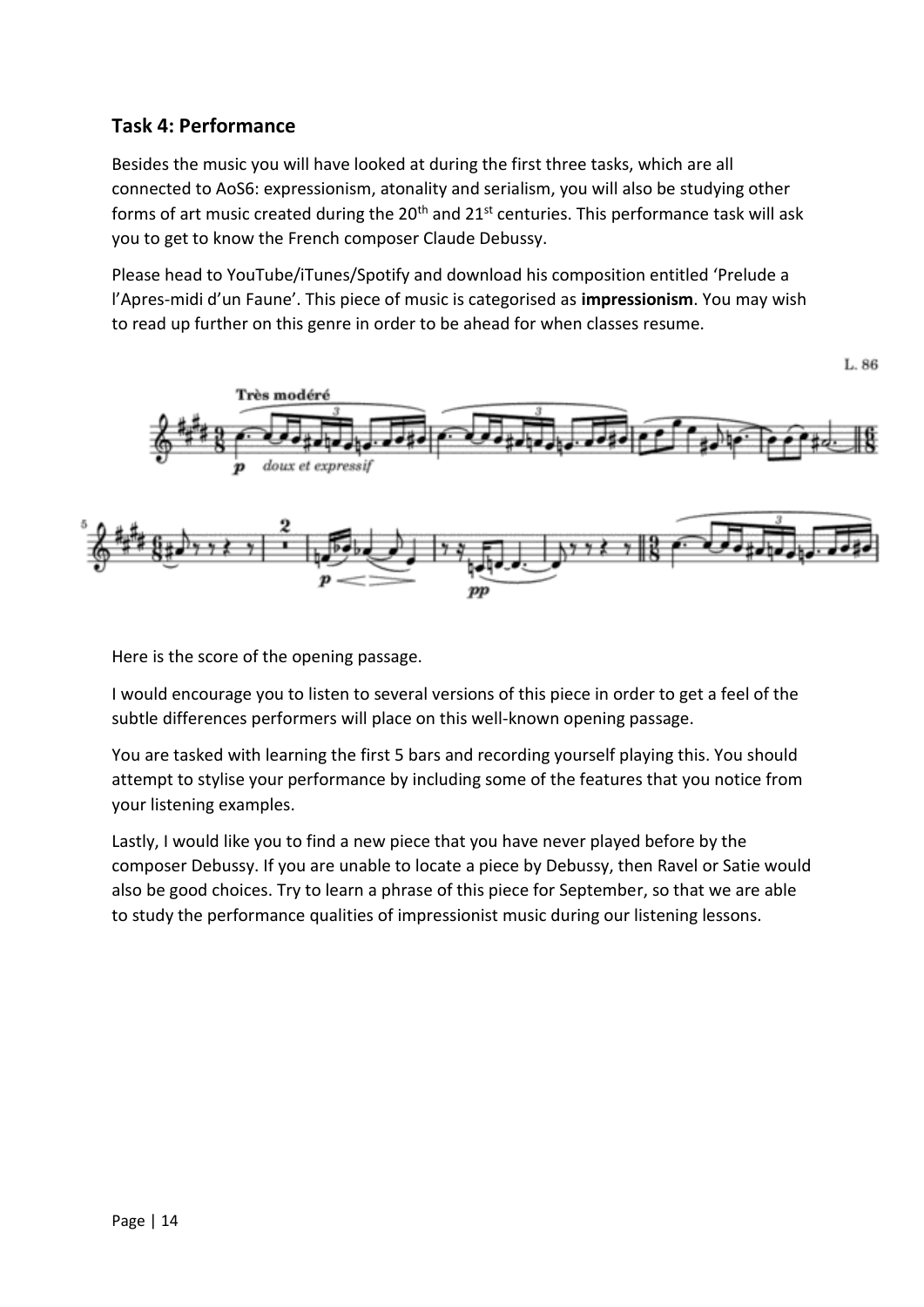